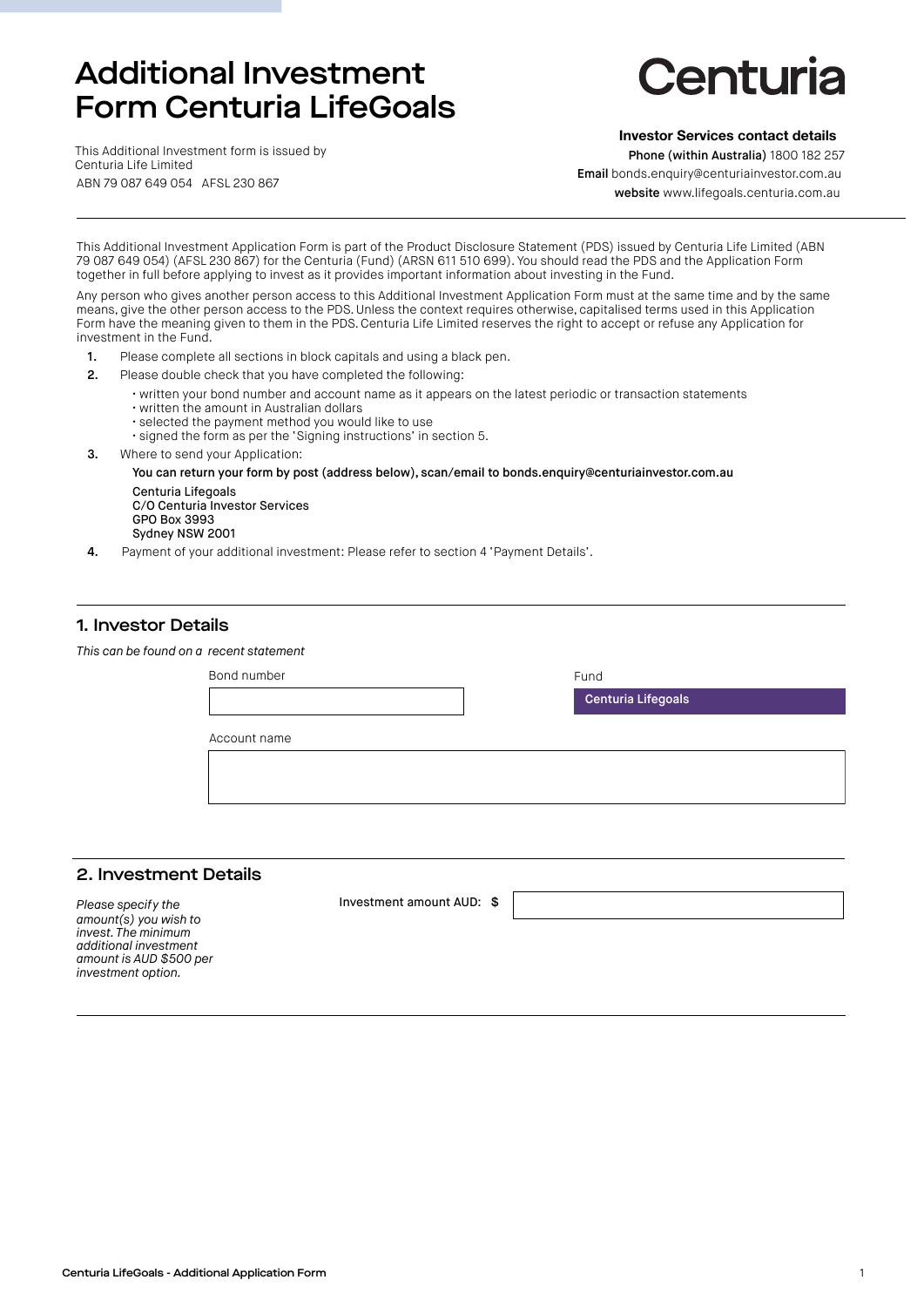| <b>Cash and Fixed Interest Funds</b>                                                   | <b>Additional Investment Amount</b> |
|----------------------------------------------------------------------------------------|-------------------------------------|
| Centuria LifeGoals Pendal Short Term Income Securities Fund                            | \$                                  |
| Centuria LifeGoals Vanguard Australian Fixed Interest Index Fund                       | \$                                  |
| Centuria LifeGoals BetaShares Australian Investment Grade<br><b>Corporate Bond ETF</b> | \$                                  |
| Centuria LifeGoals Pimco Australian Bond Fund                                          | \$                                  |
| Centuria LifeGoals Pimco Global Bond Fund                                              | \$                                  |
| <b>Diversified Balanced Funds</b>                                                      |                                     |
| Centuria LifeGoals Vanguard Diversified Balanced Index Fund                            | \$                                  |
| Centuria LifeGoals Russell Investments Balanced Fund                                   | \$                                  |
| Centuria LifeGoals MLC Wholesale Horizon 4 Balanced Portfolio                          | \$                                  |
| Centuria LifeGoals Pendal Sustainable Balanced Fund                                    | \$                                  |
| <b>Diversified Growth Funds</b>                                                        |                                     |
| Centuria LifeGoals Vanguard Diversified Growth Index Fund                              | \$                                  |
| Centuria LifeGoals Russell Investments Growth Fund                                     | \$                                  |
| Centuria LifeGoals MLC Wholesale Horizon 5 Growth Portfolio                            | \$                                  |
| Centuria LifeGoals Schroder Real Return CPI + 5% Fund                                  | \$                                  |
| <b>Australian Share Funds</b>                                                          |                                     |
| Centuria LifeGoals Vanguard Australian Shares Index Fund                               | \$                                  |
| Centuria LifeGoals AB Managed Volatility Equities Fund                                 | \$                                  |
| Centuria LifeGoals Bennelong Concentrated Australian Equities Fund                     | \$                                  |
| Centuria LifeGoals Firetrail Australian High Conviction Fund                           | \$                                  |
| Centuria LifeGoals BetaShares Geared Australian Equity Fund<br>(Hedge fund)            | \$                                  |
| Centuria LifeGoals Fidelity Future Leaders Fund                                        | \$                                  |
| Centuria LifeGoals Alphinity Sustainable Share Fund                                    | \$                                  |
| Centuria LifeGoals Greencape Broadcap Fund                                             | \$                                  |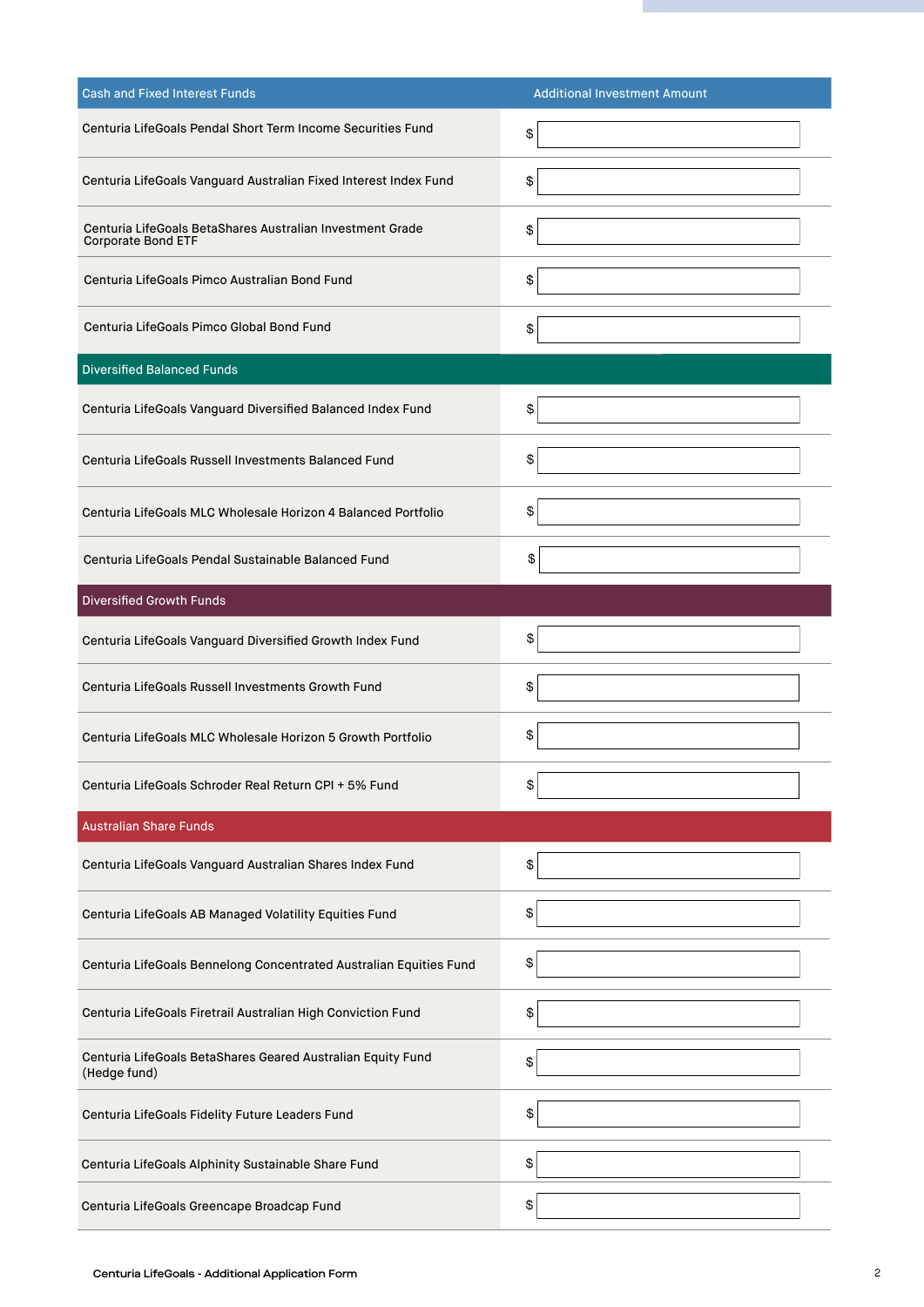| <b>International Share Funds</b>                                         |                                          |
|--------------------------------------------------------------------------|------------------------------------------|
| Centuria LifeGoals Vanguard International Shares Index<br>Fund           | \$                                       |
| Centuria LifeGoals Walter Scott Global Equity Fund<br>(Unhedged)         | \$                                       |
| Centuria LifeGoals T. Rowe Price Global Equity Fund                      | \$                                       |
| Centuria LifeGoals Magellan Global Fund                                  | \$                                       |
| Centuria LifeGoals Vanguard International Small<br>Companies Index Fund  | \$                                       |
| <b>Property and Infrastructure Funds</b>                                 |                                          |
| Centuria LifeGoals Vanguard Australian Property<br>Securities Index Fund | \$                                       |
| Centuria LifeGoals Magellan Infrastructure Fund                          | \$                                       |
| Centuria Multi-Manager Funds                                             |                                          |
| Centuria Capital Stable Fund No.1                                        | \$                                       |
| <b>Centuria Balanced Fund</b>                                            | \$                                       |
| Centuria Growth Bond Fund                                                | \$                                       |
| Centuria Australian Shares Fund                                          | \$                                       |
| Centuria Stable Fund No.2                                                | \$                                       |
|                                                                          | <b>Total Additional Investment</b><br>\$ |

# 3. Advisor Details

*Please have your Financial Advisor complete and sign this Section, to confirm they hold a current AFS licence and are authorised to deal or advise on managed investment products.* 

| Advisor given name(s)           | Advisor surname                                   |
|---------------------------------|---------------------------------------------------|
|                                 |                                                   |
| Advisor email address           |                                                   |
|                                 |                                                   |
| Licensed Dealer                 | AFS licence No.                                   |
|                                 |                                                   |
| Advisor company (if applicable) | Initial Advice Fee (if applicable) excluding GST* |
|                                 |                                                   |

\*GST will be deducted separately

**Privacy:** All information collected by Centuria Life Limited is collected and handled in accordance with Centuria's Privacy Policy, a copy of which is available on request by calling<br>1800 182 257. By completing this form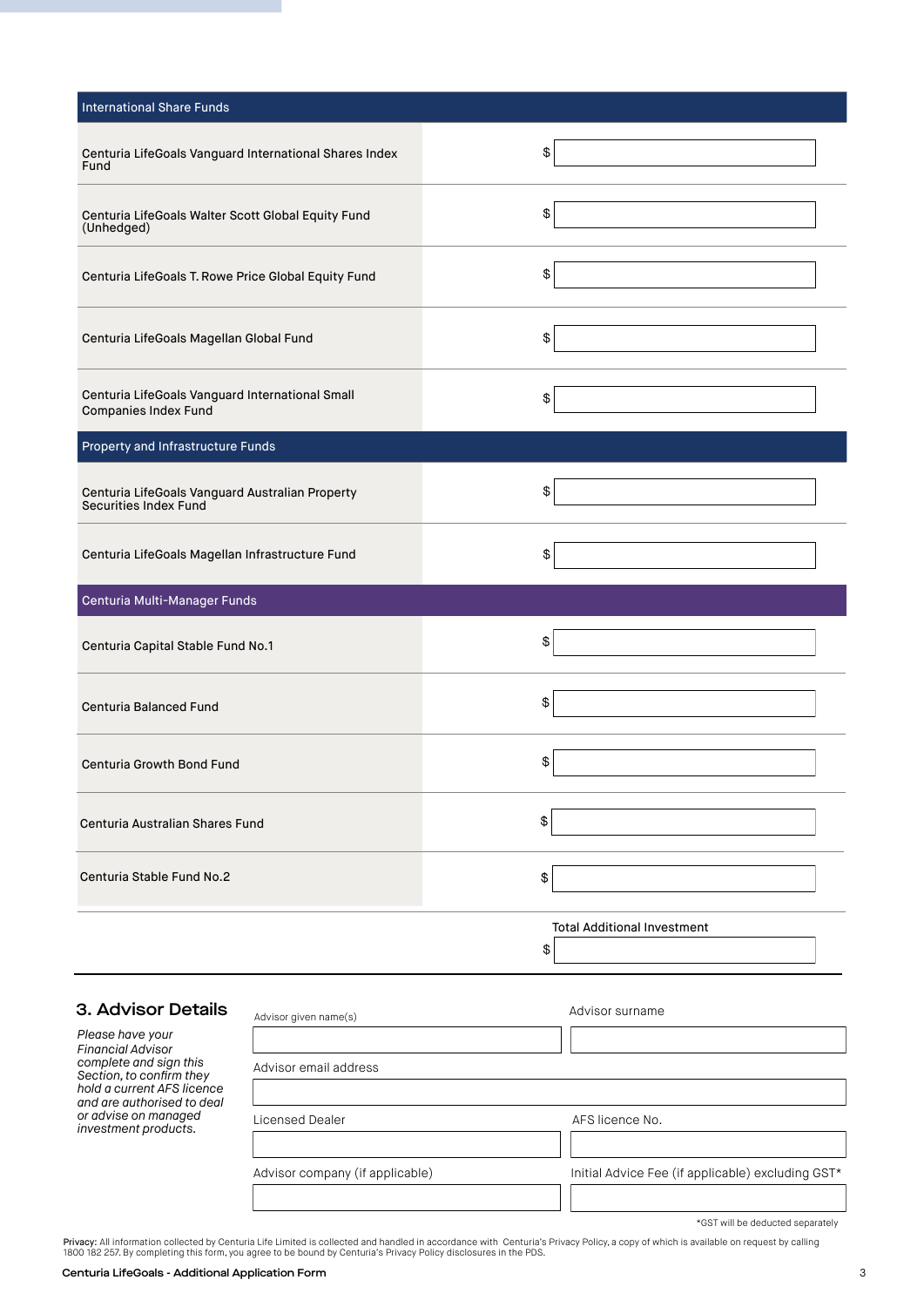# 4. Payment Details

Please select one of the three payment methods. All payments must be made in Australian dollars (AUD).

BPAY® | Direct Debit

#### a. Electronic Funds Transfer

Please transfer funds electronically to the following account and send your completed Application Form to the address below. Account Name: Lifegoals Application Account BSB: 082-001 Account Number: 23-231-3591 Your reference: Investor Bond Number

# b. BPAY® telephone and internet banking



You can make payment with your bank using telephone or internet banking. You will need to quote the biller code and reference number.

#### c. Direct Debit (maximum \$500,000)

If your initial investment is less than \$500,000 you can allow us to deduct your application amount directly from your nominated financial institution account by completing the direct debit authority below. This debit will be made through the Bulk Electronic Clearing System (BECS) from your account held at the financial institution you have nominated on the direct debit authority below.

By completing this section, you have understood and agreed to the terms and conditions governing the debit arrangements between you and Centuria Life Limited, as set out in this Request and in your Direct Debit Request Service Agreement, a copy of which is available in LifeGoals PDS. Current version of the PDS is available on our website www.lifegoals.centuria.com.au

#### Bank Details

| Initial Investment Account Name |                       |  |                       |  |  |
|---------------------------------|-----------------------|--|-----------------------|--|--|
|                                 |                       |  |                       |  |  |
|                                 | Financial Institution |  |                       |  |  |
|                                 |                       |  |                       |  |  |
|                                 | <b>BSB Number</b>     |  | <b>Account Number</b> |  |  |
|                                 |                       |  |                       |  |  |
|                                 |                       |  |                       |  |  |

#### Declaration and authorisation

The Applicant requests and authorises Centuria Life Limited ABN 79 087 649 054 AFSL 230 867 ('CLL') through its own financial institution and registry provider, for funds to be debited from the nominated account for any amount CLL has deemed payable by the Applicant. This debit charge will be made through the Bulk Electronic Clearing System (BECS) from the nominated account and the Applicant acknowledges this direct debit arrangement is subject to the terms and conditions of the Direct Debit Request Service Agreement. By signing and/or providing CLL with a valid instruction in respect to this Direct Debit Request, the Applicant has understood and agreed to the terms and conditions governing the debit arrangements between the Applicant and CLL as set out in this request and in the Direct Debit Request Service Agreement. The Applicant authorises CLL to act in accordance with the Applicant's instructions and acknowledges that these instructions supersede and have priority over all previous instructions in respect to the Applicant's Investment. All bank account signatories must sign.

# *Continue to next page to finalise additional investment application*